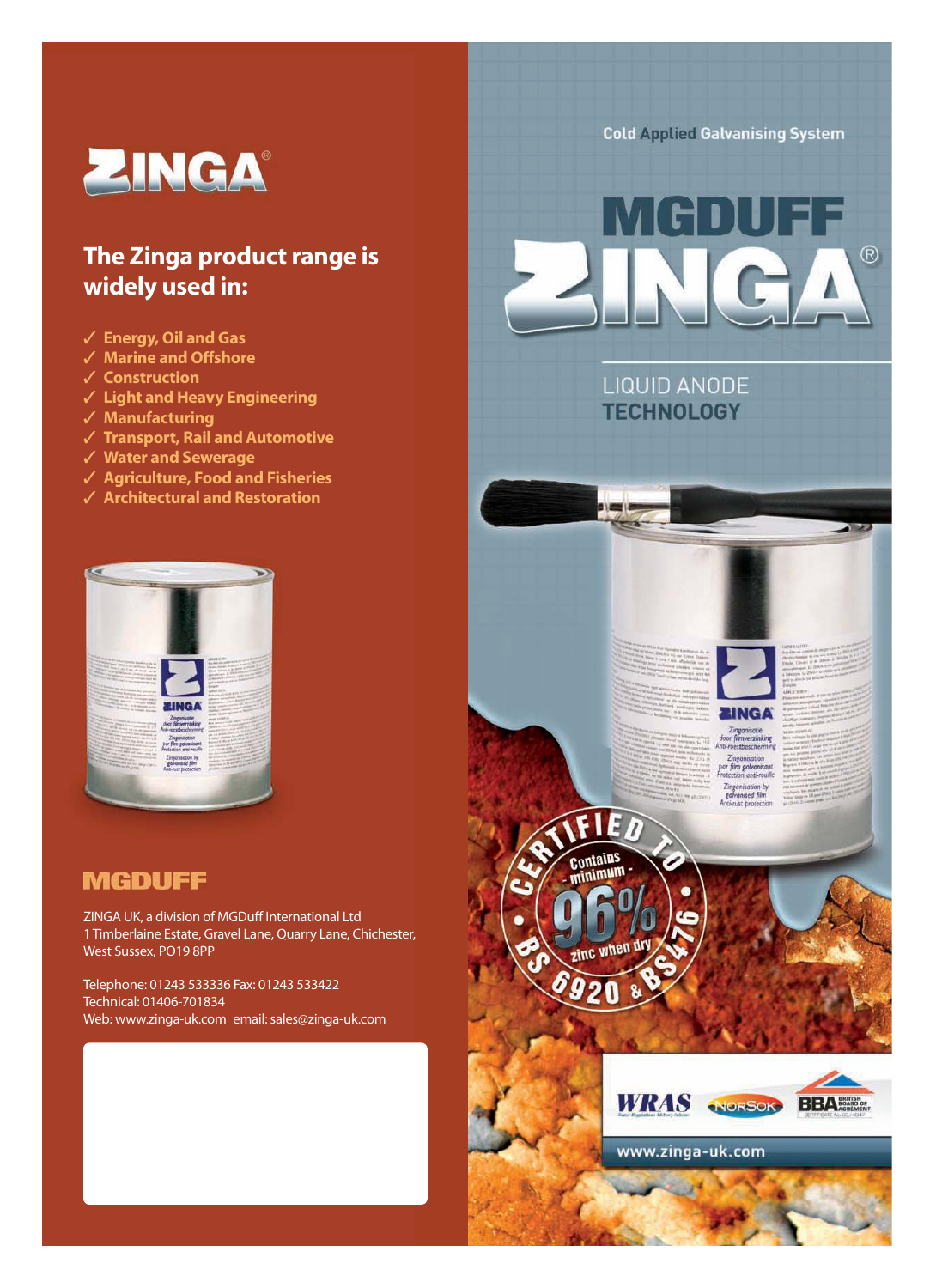

**Zinga is a film galvanising system comprising precisely milled zinc particles suspended in a unique aromatic liquid base. Zinga will bond to any prepared steel substrate to form a finished surface layer of 96% zinc. Zinga offers all the advantages of hot-dip galvanising and thermal zinc spray but without the application and overcoating problems. Zinga has been approved to NORSOK Standard M-501 Revision 5 to meet the exacting demands of the Oil and Gas Industry. Zinga'Properties:**

- ✓ **Is easy to use**
	- Apply by brush, roller, spray or dipping
- ✓ **Protects longer than hot-dip galvanising at the same dft** – 28 years of field evidence
- ✓ **Cost effective alternative to hot-dip galvanising** – And no distortions, fettling or drilling to de-gas
- ✓ **Can be applied on site** – regardless of structure, size and shape
- ✓ **Re-coats existing galvanising** – No dismantling required
- ✓ **Can be re-charged** – fusing with the first coat to form single layer
- ✓ **Excellent primer in Duplex systems** – Can more than double the lifespan
- ✓ **High resistance to mechanical abrasion** – Used to coat piling, rail track and chain
- ✓ **Excellent adhesion** – Extremely high pull-off results achieved
- ✓ **Extremely flexible** – Will not crack or delaminate, unlike HDG
- ✓ **Can be applied to damp surfaces** – Up to 90% Relative Humidity
- ✓ **Can be applied in extreme temperatures** – Minus15ºC to Plus 40ºC
- ✓ **Weldable to X-ray quality** – Weld steel through 60µm of Zinga
- ✓ **Certified for use with potable water** – BS6920(2000)
- ✓ **Certified as non-flammable** – BS476 Part 6 & 7 Fire Propagation
- ✓ **Suitable for large and small areas** – From the largest bridges to small nuts and bolts

P<sub>2</sub>

# MGDUFF **ZINGA**

#### **Technical Specification**

| <b>Surface Preperation</b>        | Grit blast to SA2.5<br>(Rz 50 - 70 µm) |
|-----------------------------------|----------------------------------------|
| Approx. Drying Times @ 15°C       |                                        |
| Touch Dry                         | 10 mins                                |
| Dry to Handle                     | 30 mins                                |
| Overcoat with Zinga               | 30 - 60 mins                           |
| Overcoat with Epoxy               | 24 hrs                                 |
| <b>Application Temp Range</b>     | $-15^{\circ}$ C to $+40^{\circ}$ C     |
| <b>Application Humidity Range</b> | 90%                                    |
| <b>Substrate Temp</b>             | >3°C above Dew Point                   |
| <b>Thinner</b>                    | Zingasolv                              |
| Cleaner                           | Zingasolv/Gunwash                      |
| Pot Life                          | Unlimited                              |
| Packaging                         | Available in                           |
|                                   | 1Kg Can                                |
|                                   | 2Kg Can                                |
|                                   | 5Kg Can                                |
|                                   | 10Kg Can                               |
|                                   | 25Kg Can                               |
|                                   | 500ml Spray                            |

#### **Coverage & Consumption**

| Wet Film                   | <b>Dry Film</b> | Coverage                | Consumption              |
|----------------------------|-----------------|-------------------------|--------------------------|
| <b>Thickness Thickness</b> |                 | (Overspray              | (Overspray               |
| (microns)                  | (microns)       | and wastage not         | and wastage not          |
|                            |                 | accounted for)          | accounted for)           |
| 34                         | 20              | 10.86m <sup>2</sup> /kq | 0.09kg/m <sup>2</sup>    |
| 69                         | 40              | 5.43m <sup>2</sup> /kq  | $0.18$ kg/m <sup>2</sup> |
| 86                         | 50              | 4.34m <sup>2</sup> /kq  | $0.23$ kg/m <sup>2</sup> |
| 103                        | 60              | 3.62m <sup>2</sup> /kg  | $0.28$ kg/m <sup>2</sup> |
| 138                        | 80              | 2.72m <sup>2</sup> /kq  | $0.37$ kg/m <sup>2</sup> |
| 172                        | 100             | 2.17m <sup>2</sup> /kg  | $0.46$ kg/m <sup>2</sup> |
| 207                        | 120             | 1.81m <sup>2</sup> /kq  | $0.55$ kg/m <sup>2</sup> |
| 241                        | 140             | 1.55m <sup>2</sup> /kq  | $0.64$ kg/m <sup>2</sup> |
| 259                        | 150             | 1.45m <sup>2</sup> /kq  | $0.69$ kg/m <sup>2</sup> |
| 276                        | 160             | 1.36m <sup>2</sup> /kq  | $0.74$ kg/m <sup>2</sup> |
| 310                        | 180             | 1.22m <sup>2</sup> /kg  | $0.83$ kg/m <sup>2</sup> |
| 344                        | 200             | 1.08m <sup>2</sup> /kg  | $0.92$ kg/m <sup>2</sup> |
|                            |                 |                         |                          |

**EINGA** 

Е

**RINGA** 

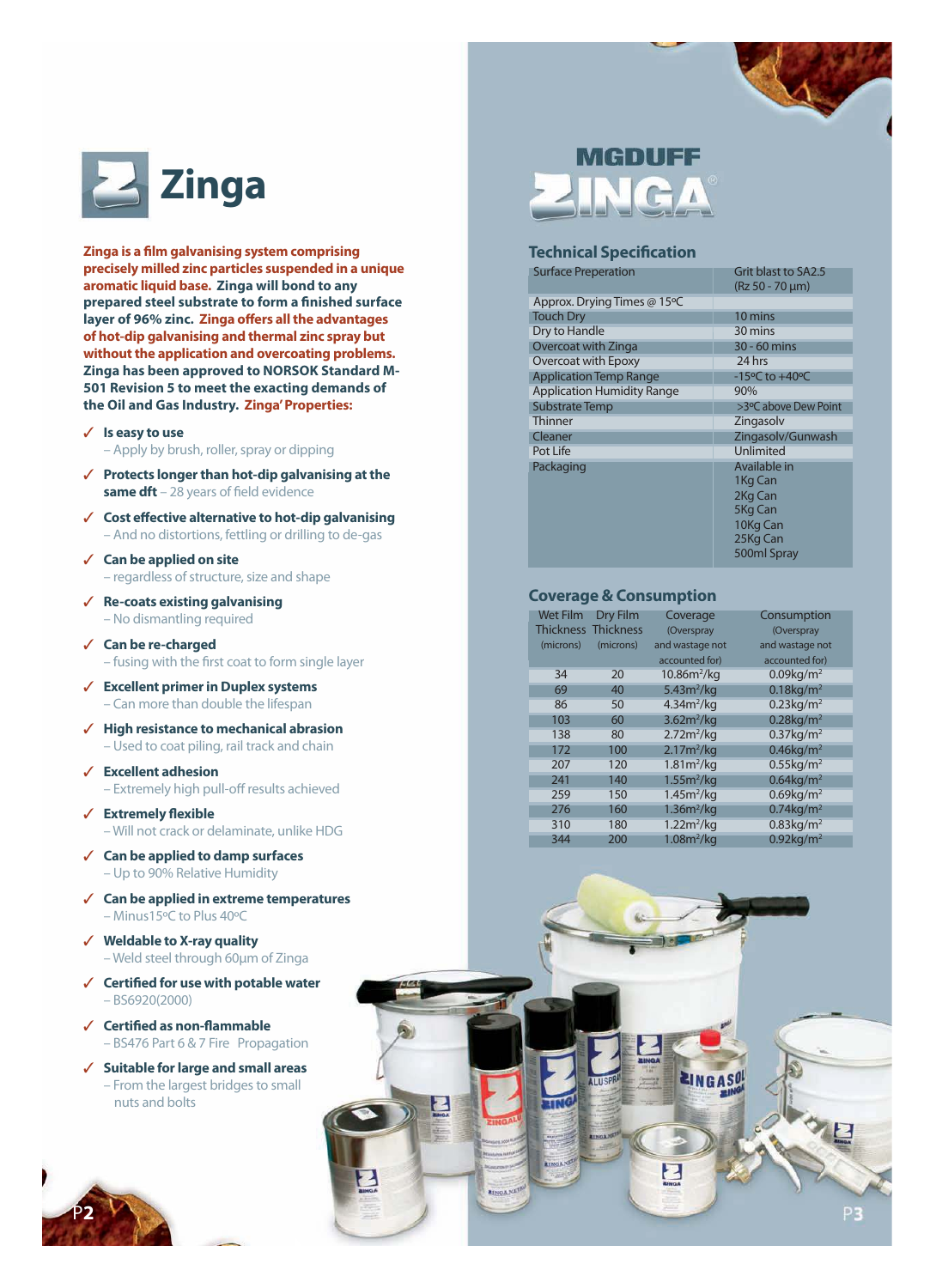

### **Application Recommendations**

#### **Unique system**

Zinga is normally used as a stand-alone system, applied in 2 or 3 layers to obtain a total maximum DFT of 120 to 180 µm depending on the specification.

Two 60 µm DFT layers of Zinga conforms to the standards NORSOK M-501 syst.7 and ISO 12944 cat. Im2 and Im3.

The unique system is strongly recommended because of the ease of future maintenance. Over time the Zinga layer will sacrifice itself due to its'cathodic protection properties and a new layer of Zinga can be very easily applied to "recharge" the system. see below.

#### **Duplex system**

In a duplex system, Zinga should be applied in one single application, preferably by spraying, to obtain a maximum DFT of 60 to 80 µm.

The surface of the Zinga should be free of zinc salts and other contaminations prior to the application of a topcoat.

Zinga can be overcoated with a wide range of compatible sealers and topcoats. To avoid pinholes, the mist coat & full coat application technique is recommended for all topcoats.

#### **Stripe-coating**

It is recommended that a stripe-coat of Zinga is applied by brush on all sharp edges, nuts and bolts and weld areas before the application of the first full layer of Zinga.

#### **Recharging**

Zinga can be applied on top of old layers of hot-dip galvanising, metallisation or old Zinga in order to renew or enhance the cathodic protection. The DFT of Zinga that should be applied depends upon the existing zinc layer thickness.

#### Note:

One coat of Zinga normally dries at around 50µm DFT, (dry film thickness) whether it is brushed or sprayed and one kilogramme of Zinga will cover 4.34 square metres at this thickness.

Full Product Specification sheets are available to down load from**www.zinga-uk.com** or contact us on **0143 533336**



**Zingaspray 500ml aerosol with all the advantages of the original Zinga in a handy spray can for repairing or touching up galvanising or Zinga systems.**

**Zingalu Spray 500ml aerosol similar to the original Zinga but containing aluminium flakes to give a more"galvanised"look. Ideal for repairing or touching up galvanising**

METALL

NGA METALL

**AINGA METALL** 

**Aluspray 500ml aerosol. As high gloss finishing coat for Zinga, Aluspray is a metallic lacquer that gives a bright aluminium finish that does not have the appearance of paint.**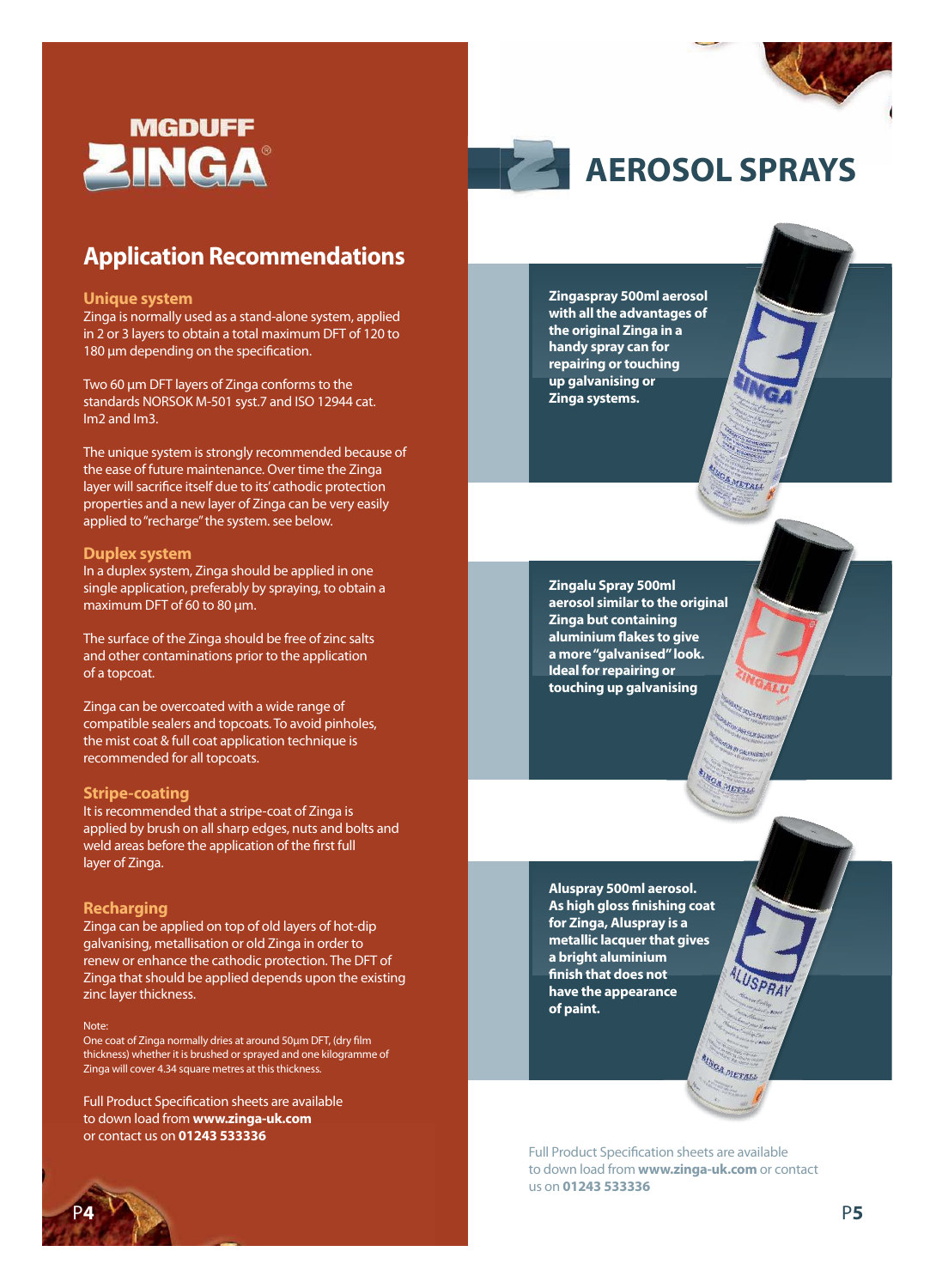

Aquazinga is a 2 pack 100% water-based anti**corrosion system based on inorganic zinc silicates. Due to its high zinc content in the dry film (92%) it provides cathodic protection to ferrous metals. It can be used as a stand alone system as an alternative to hot-dip galvanising or metallisation.**

**Aquazinga has an excellent resistance to abrasion and is designed to withstand corrosive environments and severe conditions, including high temperatures (up to 600°C).**

- ✓ Works in constant temperatures up to 600°C
- ✓ Excellent resistance to abrasion
- Excellent resistance to steam and other hot gases
- ✓ Excellent resistance to hydrocarbons
- ✓ High tolerance to thermal shock
- High tolerance to mechanical shock
- High level of conductivity
- Ph range of 5.5 to 12.5
- Works in tandem with sacrificial anodes
- ✓ Can be over-coated with a wide range of compatible seaters and topcoats

Aquazinga can be used on its own as an alternative to hot-dip galvanising and thermal metallisation in high temperature environments. It can also be used as a primer under high heat paints. Typical uses include ballast tanks, turbine exhausts and high heat pipelines.

| <b>Surface Preparation</b>        | Grit blast to SA2.5 -SA3<br>(Rz 50 -70µm)                 |
|-----------------------------------|-----------------------------------------------------------|
| Approx. Drying Times @ 15°C       |                                                           |
| <b>Touch Dry</b>                  | 15 mins                                                   |
| Dry to Handle                     | 4 hours                                                   |
| Overcoat with Aguzinga            | 8 hours                                                   |
| Overcoat with Epoxy               | 8 hrs                                                     |
| <b>Application Temp. Range</b>    | +5 $\mathrm{°C}$ to +30 $\mathrm{°C}$                     |
| <b>Application Humidity Range</b> | $60 - 80%$                                                |
| Substrate Temp.                   | >3°C above Dew Point                                      |
| <b>Shelf Life</b>                 | 12 months                                                 |
| Pot Life                          | 6 hours                                                   |
| Packaging                         | Available in                                              |
|                                   | 5kg (3.5 powder, 1.5 binder)<br>10kg (7 powder, 3 binder) |
|                                   | 25kg (17.5 powder, 7.5 binder)                            |

#### **System Recommendations**

#### **Unique system**

Aquazinga is used as a stand-alone system, applied in 2 layers to obtain a total maximum DFT of 80µm.

#### **Duplex system**

In a duplex system, Aquazinga should be applied in one layer of 50 to 80µm. The surface of the Aquazinga should be free from zinc salts and other contaminations prior to application of a topcoat. Aquazinga can be topcoated with a wide range of compatible sealers and top-coats.

#### **Stripe-coating**

It is recommended that a stripe-coat of Aquazinga is applied by brush on all sharp edges, nuts and bolts and weld areas before the application of the first full layer of Aquazinga.

#### **Coverage & Consumption**

| Theoretical consumption | for 60 $\mu$ m DFT: 0,31 $\text{kg/m}^2$               |
|-------------------------|--------------------------------------------------------|
| Theoretical coverage    | for 60 $\mu$ m DFT: 3,25m <sup>2</sup> /kg             |
| Practical coverage      | depends upon the rough<br>profile of the substrate are |

FT: 0,31kg/m<sup>2</sup> pon the roughness ne substrate and on the application method

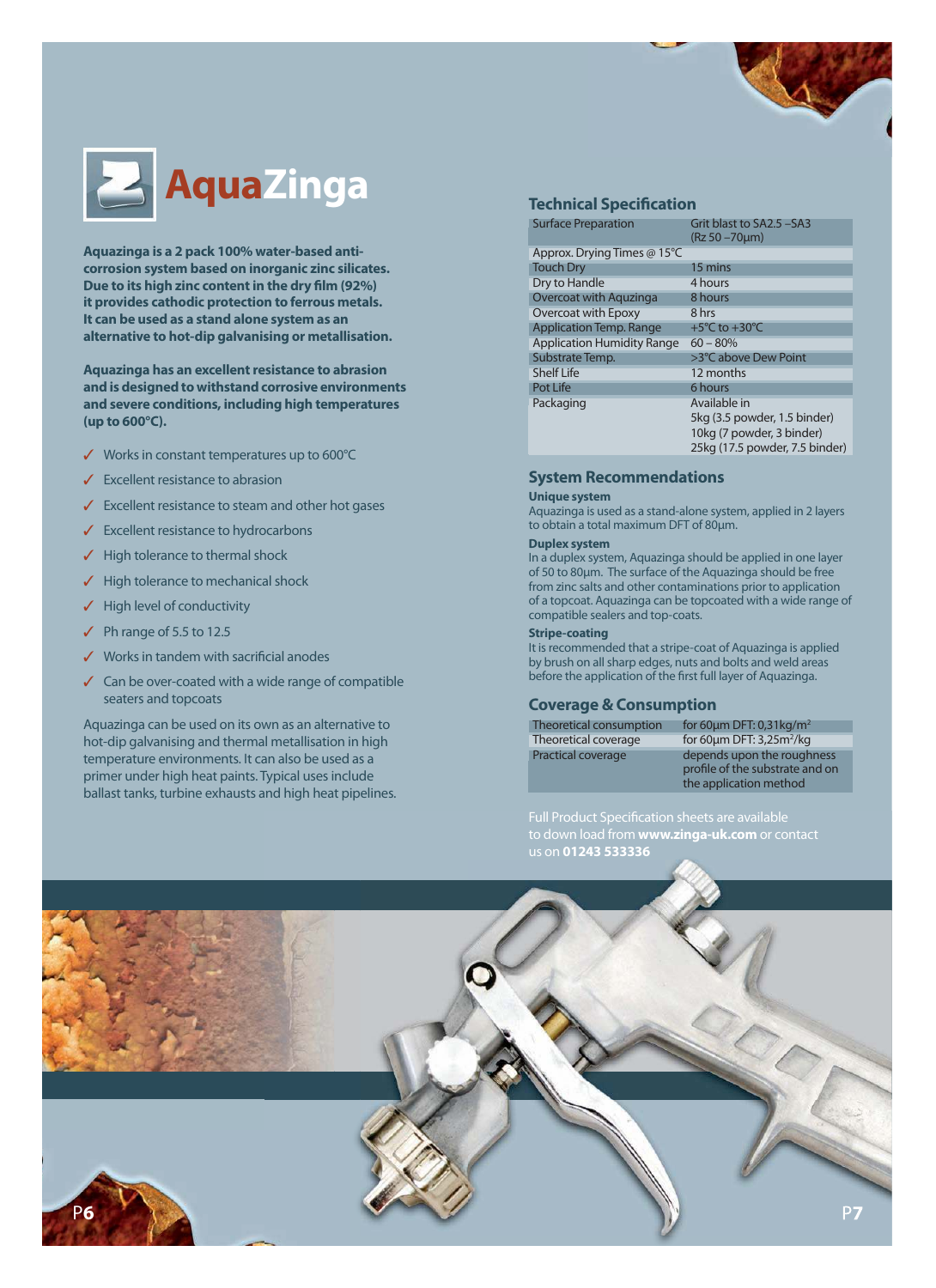

#### **ZINGACERAM**

The Zingaceram range provides high specification anticorrosion systems for situations at risk from heavy abrasion and chemical attack.

Zingaceram systems are usually applied over a Zinga base coat and would comprise an intermediate coat of:

#### **Zingaceram EP MIO**

An epoxy primer, unique in that the pigmentation contains ceramic fillers with micaceous iron oxide particles, forming around two hundred plus layers of metallic platelets that act as moisture-barriers. The ceramic particles are extremely hard-wearing, so with the combined MIO and ceramics Zingaceram delivers an extremely hard-wearing, chemical-resistant primer and / or finishing coat.

Zingaceram EP MIO can be left as the topcoat or overcoated with either:

#### **Zingaceram EP TOP**

Two-pack epoxy top coat with easy film build, very good hardness and high chemical resistance. or:

#### **Zingaceram ZM PU**

Two-pack acrylate-polyurethane sealer or topcoat with excellent resistance to abrasion, weathering and yellowing.

- Both topcoats are available in a range of colours.
- High level resistance to abrasion
- Excellent chemical resistance



#### **Technical Specification**

| <b>Product</b>                                         | <b>Zingaceram</b><br><b>EP MIO</b>                                                                                                                                                                   | <b>Zingaceram</b><br><b>EP TOP</b>                                                                                                                                                       | <b>Zingaceram</b><br><b>ZMPU</b>                                                                                                                                                        |
|--------------------------------------------------------|------------------------------------------------------------------------------------------------------------------------------------------------------------------------------------------------------|------------------------------------------------------------------------------------------------------------------------------------------------------------------------------------------|-----------------------------------------------------------------------------------------------------------------------------------------------------------------------------------------|
| Colour                                                 | <b>Metallic Silver</b>                                                                                                                                                                               | White, off white,<br>beige, light grey                                                                                                                                                   | <b>RAL Colours</b>                                                                                                                                                                      |
| <b>Surface</b><br><b>Preparation</b>                   | Over dry, clean<br>Zinga system                                                                                                                                                                      | All surfaces<br>should<br>be dry and<br>clean, all soluble<br>salts should<br>be removed                                                                                                 | <b>All surfaces</b><br>should<br>be dry and<br>clean, all<br>soluble salts<br>should<br>be removed                                                                                      |
| Approx.<br><b>Drying</b><br><b>Times</b>               | for 60um DFT at<br>20°C in a well<br>ventilated<br>environment<br>Dust-proof: 1 hr<br>Dry to handle:<br>5 hrs<br>Hard: 18 hrs<br>Fully cured:<br>7 days<br>Overcoatable<br>Min: 6 hrs<br>Max: 3 days | for 50um DFT at<br>20°C in a well<br>ventilated<br>environment<br>Dust-proof: 1 hr<br>Dry to handle:<br>4 hrs<br>Hard: 20 hrs<br>Fully cured:<br>3 days<br>Overcoatable<br>Within 24 hrs | for 50um DFT at<br>20°C in a well<br>ventilated<br>environment<br>Dust-proof: 1 hr<br>Dry to handle:<br>4 hrs Hard:<br>20 hrs<br>Fully cured:<br>4 days<br>Overcoatable<br>After 12 hrs |
| <b>Application</b><br>Temp.<br>Range                   | Min 15°C                                                                                                                                                                                             | Min 15°C                                                                                                                                                                                 | Min 5°C                                                                                                                                                                                 |
| <b>Application</b> Max 70%<br><b>Humidity</b><br>Range |                                                                                                                                                                                                      | <b>Max 70%</b>                                                                                                                                                                           | <b>Max 85%</b>                                                                                                                                                                          |
| <b>Substrate</b><br>Temp.                              | $Min > 3^{\circ}C$<br>above<br><b>Dew Point</b>                                                                                                                                                      | Min $>3^{\circ}$ C above<br><b>Dew Point</b>                                                                                                                                             | $Min > 3^{\circ}C$<br>above<br><b>Dew Point</b>                                                                                                                                         |
| <b>Shelf Life</b>                                      | 12 months                                                                                                                                                                                            | 12 months                                                                                                                                                                                | 12 months                                                                                                                                                                               |
| <b>Pot Life</b>                                        | 6 hours                                                                                                                                                                                              | 6 hours                                                                                                                                                                                  | 6 hours                                                                                                                                                                                 |
| <b>Packaging</b><br>available in                       | 5ltr<br>(4 pt A; 1 pt B)<br>25ltr<br>$(16 \text{ pt A}; 4 \text{ pt B})$                                                                                                                             | 5ltr<br>(4 pt A; 1 pt B)<br>25ltr<br>$(16 \text{ pt A}; 4 \text{ pt B})$                                                                                                                 | 4ltr<br>$(3.5 \text{ pt A}; 0.5 \text{ pt B})$<br>20ltr<br>(17.5pt A; 2.5pt B)                                                                                                          |

#### **Coverage & Consumption**

|          | Theoretical for 75um DFT<br>$0,130$ Lt/m <sup>2</sup>                                                   | for 50um DFT<br>$0,113$ Lt/m <sup>2</sup> | *for 50µm DFT<br>0,086 to 0,098<br>Lt/m <sup>2</sup> |
|----------|---------------------------------------------------------------------------------------------------------|-------------------------------------------|------------------------------------------------------|
|          | Consumption for 75um DFT<br>$7,73m^2/Lt$                                                                | for 75um DFT<br>8.88m <sup>2</sup> /Lt    | *for 50um DFT<br>10,2 to<br>$11,6m^2/Lt$             |
| coverage | <b>Theoretical</b> depends upon the roughness profile of the<br>substrate and on the application method |                                           |                                                      |

\*Dependent on colour selection